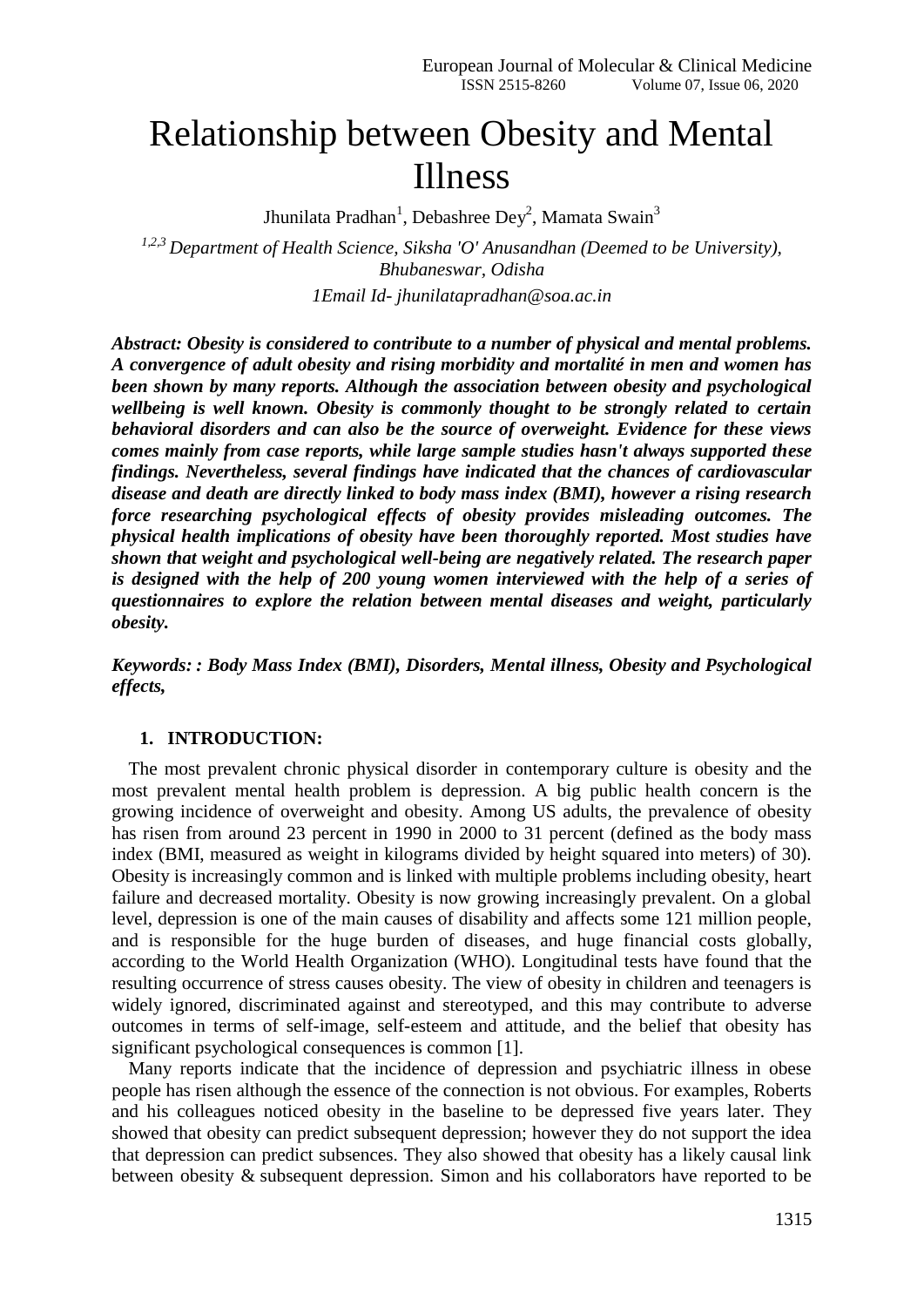correlated with approximately 25 percent rise in the risk of depression and anxiety disorders in assessing the association between obesity and a variety of diseases of mood, anxiety and drug use of the general US population. Demographic variability indicates that social and cultural influences can influence or mediate [2].

Dixon and his team used pairs of preoperative and one-year pre-operative data from 262 patients with preoperative and one-year postoperative questionnaires to assess the indicator for the BDI level of weight loss and check for predictors of the improvement in the Beck Depression Index (BDI) value after a Lap-Band operation. The MOD and BD mix are disorders distinguished by a symptom pattern that often influences appetite, stamina and motivation. The most typical presentation of MDD can be atypical depression, a type of MDD characterized by increasing the need for sleep and food. Consequently, a diagnosis of MDD is associated with a phenotype in most individuals with stress, which raises susceptibility to weight issues. Mental illnesses may also hinder post care for individuals with psychiatric problems by emotional, behavioral or social signals. For starters, MDD has proved to predict lower cardiac compliance and higher drop-out levels from heart recovery services. Depression was also related to health issues including obesity, alcohol and drug abuse and success with behaviorally oriented weight loss services. Depression neurobiology also gives the risk of obesity an increased level. Cortisol increases are the most common biological disturbances associated with depression [3].

This increase, together with the accompanying anomalies of the HPA-axis, is similar to adjustments in the endocrinological disease of Cushing, caused by an increase in cortisol that is phenotypically characterized by an excessive increase in visceral weight. The biological consequences of excess cortisol, while present in MDD, are slightly smaller than those of the Cushing syndrome: a predisposition to decreased deposition of central adipose tissues. MDDrelated sleep disturbance also increases the risk in this population of weight problems. Throughout the obesity literature, the connections between sleep loss and weight are well known. Sleeping patients spend more time dreaming and thus spend more sleep sleeping at night. Deprivation of sleep was also related to the neurobiological changes that mediated the connection between rhythm problems in circadia & weight control. Leptin, a peptide generated primarily from fat tissue, is the primary satiety hormone in the body [4].

Leptin is produced throughout the periphery to confer satiety feelings back to the hypothalamus. Instead, the hormone ghrelin generated in the intestine is used to feed back into hypothalamic systems, producing hunger and intake. Leptin rises and ghrelin declines with regular sleep-wake periods. During sleep deteriorating, though, the other thing occurs, as people are still awake and hungry. Research in the amount of sleep needed for weight effects also shown that persons that have fewer than four hours of sleep a night have a 70% risk of obesity, persons who have less than a five-hour risk and persons who have under six have a 40% chance of obesity. P 649 While leptin typically acts through a negative feedback loop that up regulates brain feedback in order to increase satiety and lower its own output, leptin's MDD intensity is unusually high. This may even be stronger associated with MDD, characterized as the state of 'leptin resistance.' This shows that there is a problem with leptin sensitivity in some people, as with insulin in type 2 diabetes [5].

Leptin isn't the only rare MDD adipocytokine. Throughout tests of mood disorder adiponectin was also shown to have altered another peptide hormone related to weight control. Adiponectin is primarily a glucose- and lipid homeostasis-relevant adipocytes's secretory protein. It is also found in muscular, cardiac and endothelial cells. Adiponectin is suggested in the association of obesity with depression as a mediating factor, with the adiponectin hypothesis stating that a direct link is linked with hypoadiponectinemia among the 2 conditions. Adiponectin induces also the production by human monocytes ,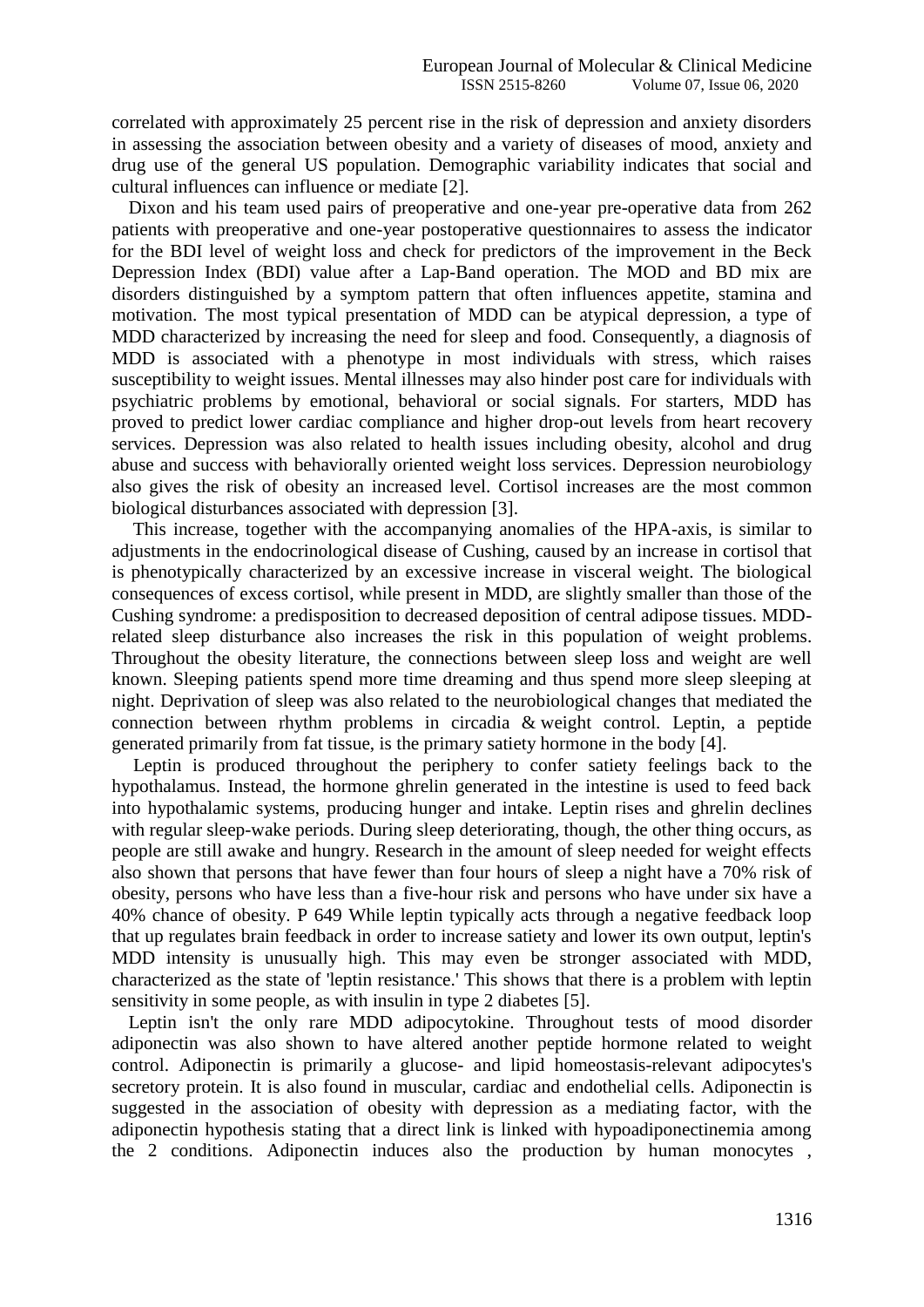macrophages and dentritic cells of important anti-inflammatory cytokines, such as IL-10 and IL-1 [6].

## **1. A mind-body Interaction:**

Obesity is often also accompanied by depression & can be triggered and mutually influential. While women are somewhat more likely than men to have unhealthy BMI, they are more vulnerable to obesity-depression. Obesity in women was related to a percentage rise in severe depression in one study. There is also a clear link between people with elevated BMI & suicide. Depression can both lead to stress and cause you to change eating and working behaviour. Unwitting enough of the wrong food or exercise begines to eat many people, who find it difficult to recover from sudden or emotionally draining events ( e.g. loss of a friend or family member, difficulty in the relationship, job loss or a serious medical condition). These become habits and hard to change in the near future. Binge feeding is also a sign of stress, particularly in regards to obesity and other disorders, including anorexia nervosa. A review of excessive eating problems in obese people showed that 51% have have a history of severe depression [7].

Additional research has shown that obese women with the binge eating disorder who subsequently developed body dissatisfactory and depression with their appearance. This linear bidirectional pathogenesis poses a long-term hazard to the physical and mental wellbeing of the individual affected and thus a significant bio psychoanalytical drawback representing a longitudinally lower quality of life generally and a decreased quality of life linked to safety. Linear regression analyzes have shown that the physical dimension of HRQL was negatively predicted by higher BMI, higher ages and higher number of current somatic and mental disorders. Higher numbers of mental & somatic disorders as well as women and younger adults appear to be independent negative forecasters of mental HRQL [8].

## **2. Causes and Consequences of Obesity:**

Linear regression analysis showed that higher BMI, higher ages & the higher number of current somatic & mental disorders had negative predictions for the physical dimension of HRQL. More mental and somatic disorders, as well as younger adults & women, appear to be independently negative mental HRQL predictors. The most effective procedure so far is to balance intake and output of daily calories. If the amount of calories expended equals our daily energy consumption, so a favorable balance results in an accumulation of fat tissue that contributes to overweight, and obesity, while a poor balance contributes to fatty tissue loss and significant relative decreases in weight. The most efficient way to control weight & prevent numerous physical & psychological diseases seems to be through physical activity. Early on a good start of breast feeding that in later years has been shown to decrease BMI [9].

## **3. Other important healthy choices includes:**

 $\triangleright$  Reduce the usage of artificial sugar sodas and juices.

 $\triangleright$  Reduce energy-dense food consumption that mainly includes additional sugars or solid fats.

- $\triangleright$  Eat more fruit, vegetables, full grain and magnetic protein.
- $\triangleright$  Controlling your portions.
- $\triangleright$  Drinking more water.
- $\triangleright$  Choosing low-fat or non-fat dairy products.
- Reduces TV viewing time and plans to exclude TV from children's rooms.
- $\triangleright$  Becoming more physically active throughout the day.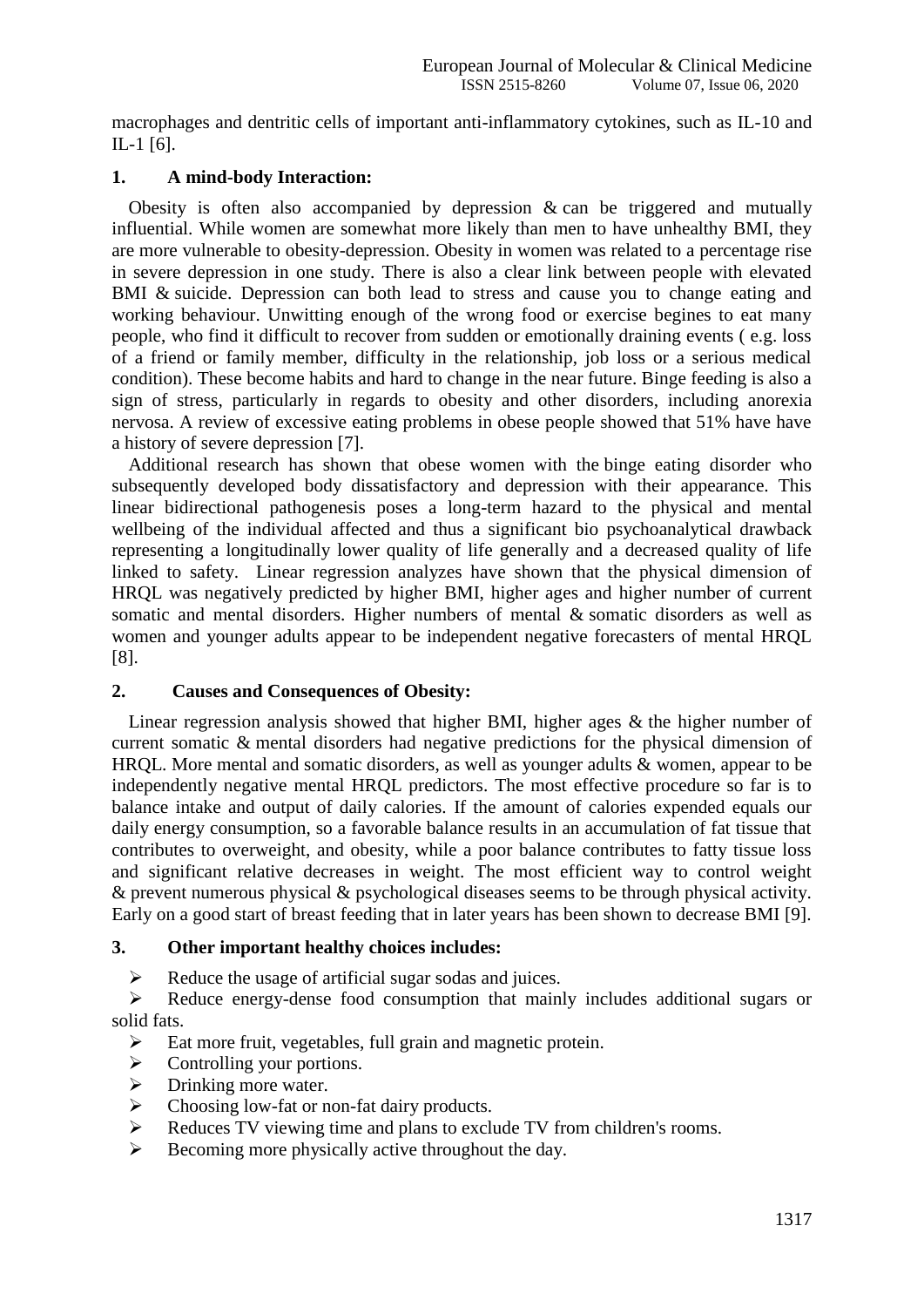# **2. METHODOLOGY**

## **4. Design:**

Mental illness epidemiological analysis of a diverse young women survey was taken. A total of 200 women in the age bracket of 17 to 23 were selected for the experiment.

# **5. Instrument:**

Set of questioners were used for the experiment and Verbal reports of body mass index, structured clinical interview for psychological disorders.

# **6. Data Collection:**

The following is a prospective epidemiological study designed to collect data on the prevalence, incidence, course and risk factors of mental disorders.

# **7. Sample:**

Participants were aged between 17 and 23 at the time of the interview, in order to be considered for the analysis. The thesis featured and was valid for a minimum of 200 participants. For this study, 100 engaged in the interview and 100 answered questions (60%). Table 1 is presented for more detail on the socio-demographic of the survey.

# **8. Diagnostic assessment:**

The F-DIPS was used for diagnostic testing. FDIPS is a standardized questionnaire for the lifespan and point occurrence, even of binge eating disorder, of axis I conditions, relies on DSM-IV. The F-DIPS variant of the DIPS is changed, and in the last years of the study, interviewees from ADIS-L.12 were either physicians or psychologists. Everyone has been extensively trained for a week. Two-weekly supervision was given to all interviewers. Each interview is conducted by specifically qualified supervisors.

BMI was used to measure obesity. The interviewers also provided and reported verbal feedback regarding the height and weight of the respondents of body fat measurements between 0.7 & 0.8.13. This is a widely-used metric. It is possibly a mistake to return to the mean by utilizing the verbal analysis. Thirty-five participants had a BMI less than 19, the second category had BMI people between 19 and 25 (n 1/2 1467), the third group had marginally over weight of BMIs between  $25 \& 30 \text{ (n1/4 149)}$ , & the last group had obese BMI greater than 30 (n 1/4 30).

|                          | <b>All 200</b> | BMI < 19(35) | <b>BMI</b> between 19 | <b>BMI</b> between 25 | <b>BMI</b> more than |
|--------------------------|----------------|--------------|-----------------------|-----------------------|----------------------|
|                          |                |              | and 25                | to 30                 | 30                   |
| Mean age                 | 19.5           | 19.2         | 20                    | 20.3                  | 19.8                 |
| BMI<br>Mean              | 20.5           | 18.3         | 22.3                  | 27.4                  | 33.5                 |
| $(kg/m^2)$               |                |              |                       |                       |                      |
| <b>Maritial status</b>   |                |              |                       |                       |                      |
| <b>Unmarried</b>         | 95             | 96.3         | 94.6                  | 92.03                 | 75.3                 |
| <b>Married</b>           | 4.6            | 2.4          | 3.9                   | 8                     | 23.7                 |
|                          |                |              |                       |                       |                      |
| <b>Partner</b>           | 66.2           | 71.4         | 66.8                  | 56.8                  | 54.3                 |
| <b>Children/Pregnant</b> |                |              |                       |                       |                      |
| <b>Having children</b>   | 7              | 6.5          | 5.5                   | 14.7                  | 39.6                 |
| Pregnant                 | 3.3            | 2.5          | 2.6                   | 7.1                   | 14                   |
| <b>Educational</b>       |                |              |                       |                       |                      |
| degree                   | 3.5            | 6.8          | 3.0                   | 1.5                   | 0.2                  |
| At school                | 0.3            | 0.23         | 0.14                  | 0.8                   | 3.5                  |
| <b>Lower education</b>   | 40             | 41.2         | 38                    | 52.0                  | 73.5                 |
| <b>Higher education</b>  | 56             | 53.1         | 58.7                  | 47                    | 23.5                 |

Table 1: Socio-demographic characteristics of the sample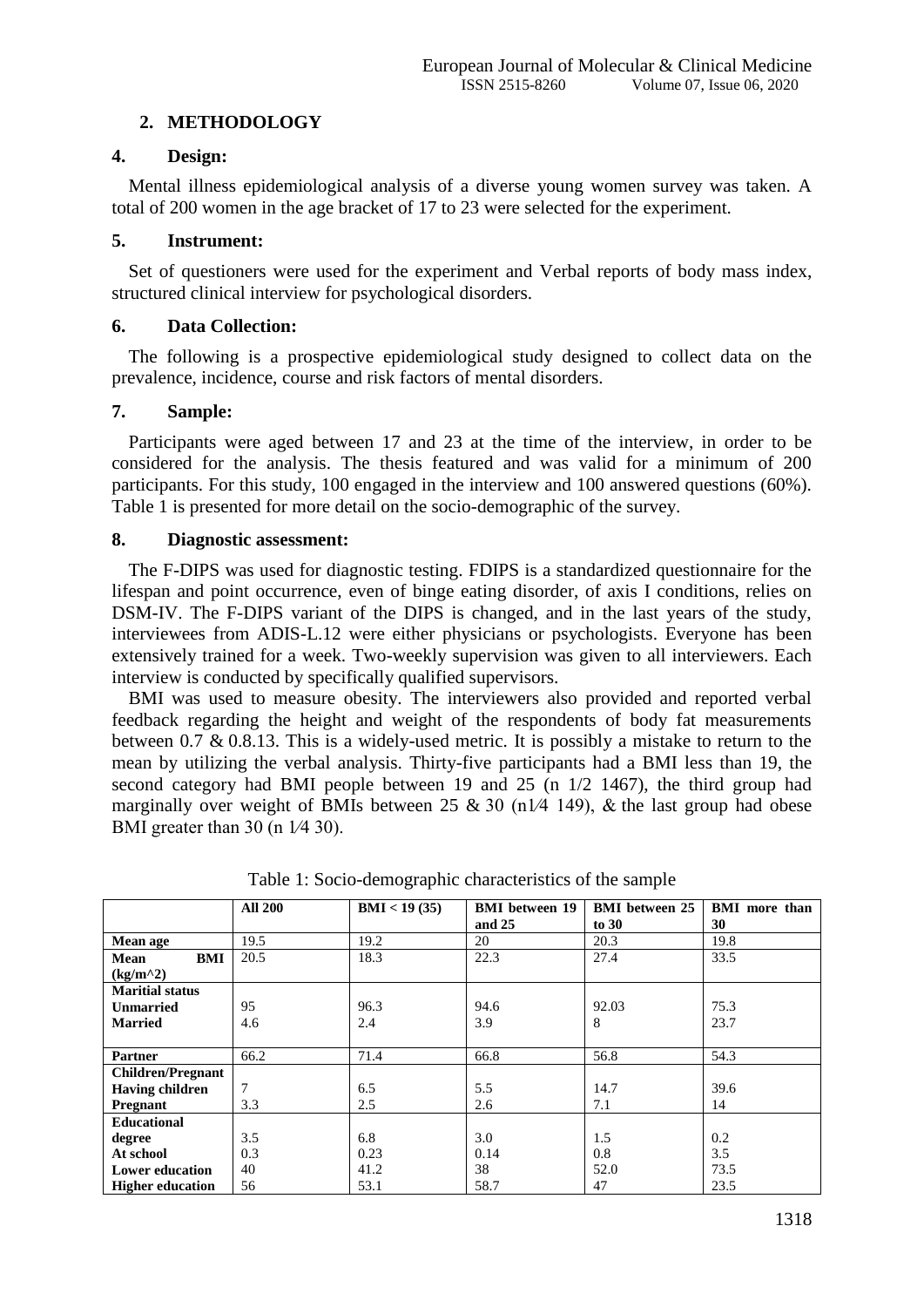European Journal of Molecular & Clinical Medicine ISSN 2515-8260 Volume 07, Issue 06, 2020

| Occupation        |             |      |           |                       |      |
|-------------------|-------------|------|-----------|-----------------------|------|
| <b>Student</b>    | 537<br>JJ.I | 54.6 | 54.9      | 38.2                  | 36.  |
| <b>Unemployed</b> | $J \cdot I$ | -1-1 | 70<br>۰.٥ | $\cap$ $\cap$<br>23.Z | 29.2 |

#### **9. Socio-economic-status (SES):**

Young people had been classified into three groups: small, medium, and high (SES) socioeconomic status. Of categorization two requirements were considered. Comprehensive criteria was used of young women's careers first and foremost. While the women were also in school (e.g. graduates or apprentices), their parents had their jobs listed as SES or even mixed. Because of inadequate details, we could not categorize 10 people.

Such positions were listed as low SES: unemployed, housewife, teachers, trainees and lowcost staff. The medium SES comprised of professional professionals, craftsmen, short-term staff, mid-service and high-quality civil servants, and self-employed. Under High SES, management, self-employed & academic employees were employees.

#### **10. Data Analysis:**

Information have been analyzed via the Social Sciences, SPSS and Windows Statistical Kit. Statistical tests included variance analysis and w2 testing. Post-hoc measurements were determined using normal residuals after Chi-square checking for values greater than statistically relevant values. A "reverse step-by - step" logistical regression model was calculated.

#### **3. RESULTS AND DISCUSSIONS**

The socio-demographics for four BMI classes are outlined in Table 1. The age between groups was slightly different. For older people, higher BMIs have been found, but the gap between mean ages is less than a year in the lower and higher BMI classes. This disparity was however significant. The group with BMI less than 19 was significantly lower than Bonferrroni, which was slightly overweight). Much frequently than average and underweight couples, overweight and obese people marry. People not married were less likely to have a mate in the two overweight categories. Fewer of those with a romantic partner lived with their partner in the overweight groups. There were no major differences in the duration of the partnership between the four groups. The average duration was just under one year, however, the normal gap was high. All overweight woman's classes had significantly more children relative to the other participants.

Obese women have dramatically dropped away from school more frequently than other women and received substantially poorer schooling. Obese women were much more frequently homeless and less commonly university graduates but most often apprentices. In terms of full or part-time employment, there was little disparity between the four classes. For the four weight classes, Table 2 shows a SES categorization.

There were variations between the SES of the weight groups as shown by the sociodemographic classification. The people who were obese and overweight were also more common in the low-sES category than in the high-sES community.

#### **1. BMI and mental disorders:**

Table 3 shows the lifetime prevalence rates of mental disorders for the four weight groups. Although there were significantly more pregnant women in the obese group, we did not exclude them. In an additional analysis, we compared women with and without pregnancy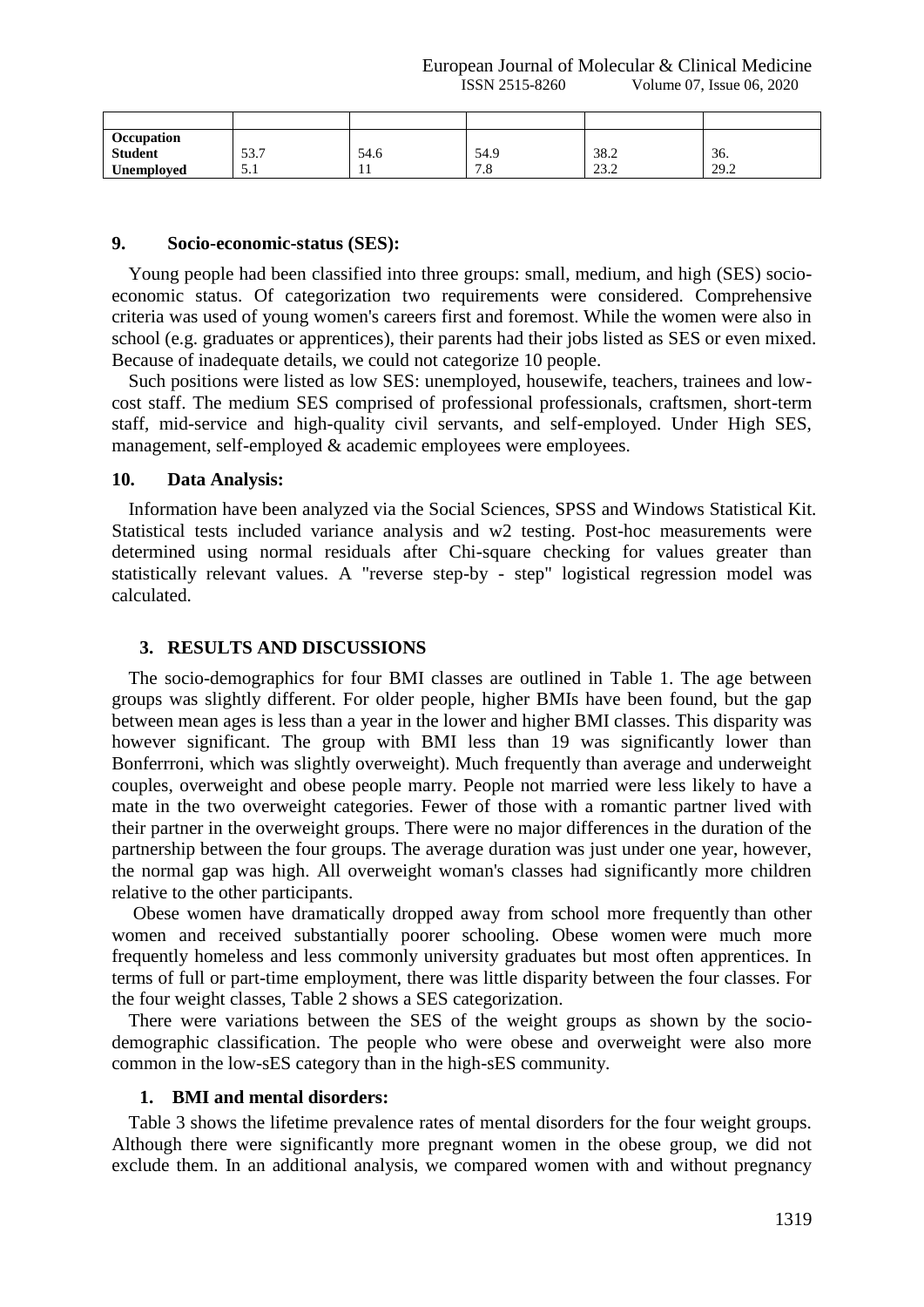with regard to their mental disorders. There were no differences between pregnant women and non-pregnant women. A larger percentage of overweight and obese women had suffered from a mental disorder at some time of their life than women of normal weight, but the same was true for the underweight women. All eating disorder cases were eliminated and reinspected the incidence levels to see if this population has more diagnosis than the normalweight population because of eating disorders (mostly anorexia nervous). Other mental disorders among underweight people still reported better rates than in the usual population, but obese women also displayed the greatest incidence of mental disorder. So far as neurological conditions are concerned, obese people are the most impacted by disabilities, affective disorders, somatoform disorders and developmental issues (separation, treatment deficiency and mental difficulties, exclusion disorders).

The incidence levels among obese people is nearly replication of the normal-sized population in certain situations ( i.e. fear and somatomic disorders). There were also major variations in mental conditions and developmental illnesses. Disorders of substance use have been uncommon in sample; obese people have once again been identified with the largest overall rate, but just 3.3 percent. Obese patients were usually treated more commonly, although eating disorders were omitted. Lastly, obese women had far more anxiety disorders compared with other groups.

|               | <b>All 200</b> | <b>BMI</b><br>19(35) | BMI<br>and 25 | <b>BMI</b><br>between $19$ between $25 \mid$ more<br>to 30 | <b>BMI</b><br>than<br>30 |
|---------------|----------------|----------------------|---------------|------------------------------------------------------------|--------------------------|
| Low           | 34.1           | 35.5                 | 31.6          | 47.5                                                       | 58.6                     |
| <b>Medium</b> | 52.3           |                      | 54            | 45.6                                                       | 39.6                     |
| <b>High</b>   | 14.5           | 14                   | 15.5          | −                                                          |                          |

Table 2: Socioeconomic status (SES) (%)

|                            | <b>All 200</b> | BMI<br>- 19<br>$\lt$ | BMI                  | BMI                  | <b>BMI</b><br>more |
|----------------------------|----------------|----------------------|----------------------|----------------------|--------------------|
|                            |                | (35)                 | 19<br><b>between</b> | 25<br><b>between</b> | than 30            |
|                            |                |                      | and $25$             | to $30$              |                    |
| <b>All Disorders</b>       | 40.6           | 44.9                 | 40.2                 | 42.6                 | 56.8               |
| <b>Anxiety Disorders</b>   | 27.6           | 31.3                 | 26.4                 | 30.8                 | 50.6               |
| <b>Affective Disorders</b> | 13.8           | 13.5                 | 12.8                 | 15.5                 | 19.7               |
| <b>Somatoform</b>          | 3.3            | 3.2                  | 3.5                  | 3.2                  | 6.5                |
| disorders                  |                |                      |                      |                      |                    |
| <b>Substance disorders</b> | 2.5            | 2.8                  | 2.7                  | 2.4                  | 3.5                |
| disorders<br>Eating        | 4.2            | 5.2                  | 3.8                  | 3.5                  | $\Omega$           |
| (except BED)               |                |                      |                      |                      |                    |
| of<br><b>Disorders</b>     | 10.2           | 9.8                  | 9.7                  | 11.5                 | 15.8               |
| childhood                  |                |                      |                      |                      |                    |

Table 3: BMI and life-time prevalence of mental disorders (%)

Table 4: BMI and life-time comorbidity (%)

|                      | <b>All 200</b> | BMI<br>- 19<br>$\epsilon$<br>(35) | BMI<br>19<br>between<br>and $25$ | BMI<br>25<br>between<br>to $30$ | BMI<br>more<br>than 30 |
|----------------------|----------------|-----------------------------------|----------------------------------|---------------------------------|------------------------|
| <b>No Diagnosis</b>  | 59.5           | 57                                | 61.5                             | 56.2                            | 43.5                   |
| <b>One Diagnosis</b> | 22             | 25.8                              | 20.5                             | 23.8                            | 29.5                   |
| 2 or more            | 18.4           | l7.8                              | 18                               | 20                              | 26.2                   |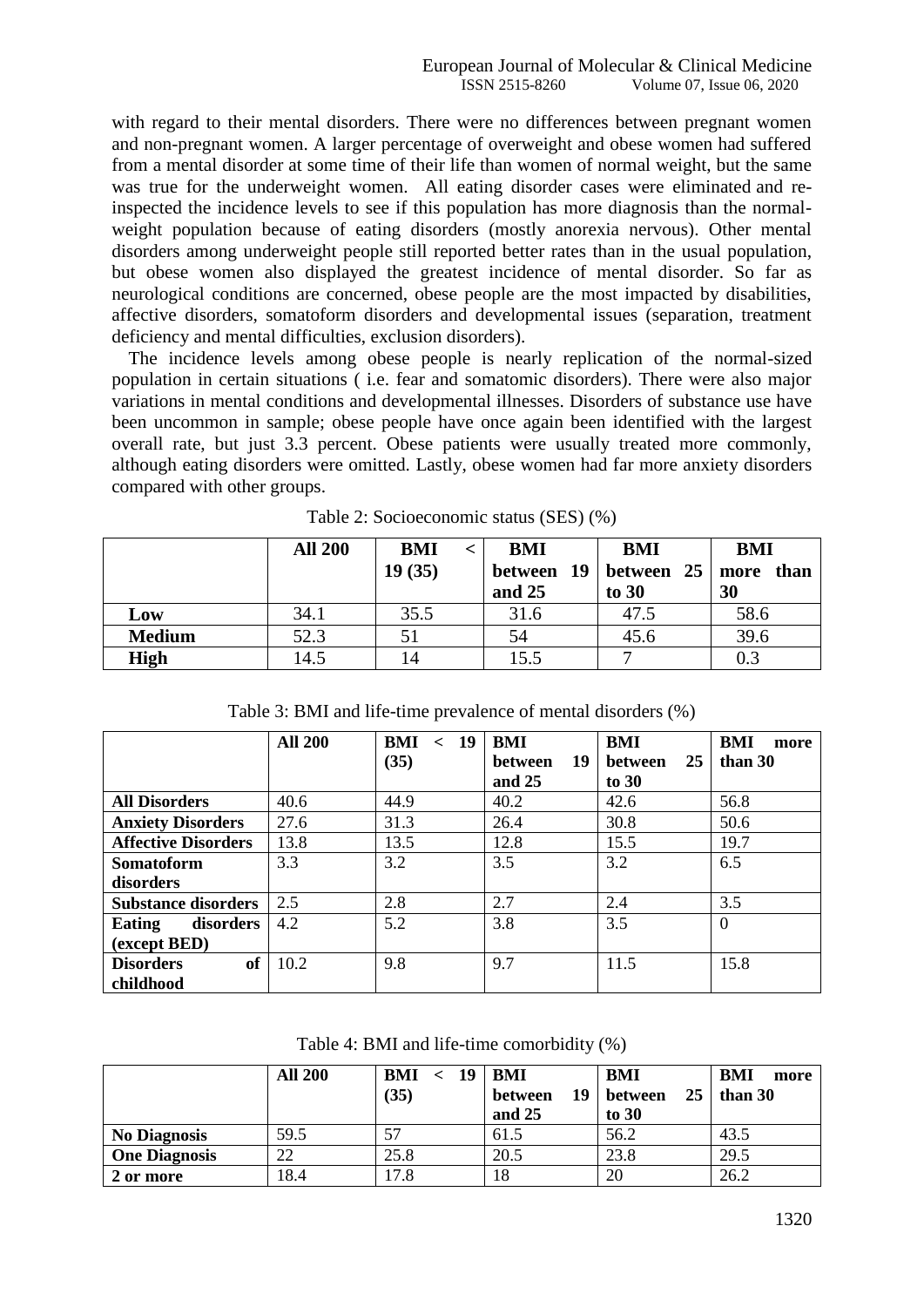|                                     | in<br><b>Variables</b><br>the | Odds ratio | 95% CI        |
|-------------------------------------|-------------------------------|------------|---------------|
|                                     | equation                      |            |               |
| All disorders                       | BMI greater or equal to       | 1.78       | $0.92 - 3.87$ |
|                                     | 30                            |            |               |
| <i>(eating)</i><br>disorders<br>All | BMI greater or equal to       | 2.02       | $0.98 - 4.11$ |
| disorders excluded)                 | 30                            |            |               |
| <b>Anxiety disorders</b>            | BMI greater or equal to       | 2.60       | $1.25 - 5.30$ |
|                                     | 30                            |            |               |
| <b>Eating disorders</b>             | BMI less than 19              | 1.66       | $1.05 - 2.50$ |
|                                     |                               |            |               |
| <b>Affective disorders</b>          | High SES                      | 2.85       | $1.15 - 6.75$ |
| <b>Substance disorders</b>          | High SES                      | 1.65       | $1.14 - 2.04$ |
| Disorders of childhood              | Low SES                       |            |               |

Table 5: Variable(s) in the final equation of the logistic regression model

Thanks to the various survey dimensions and the often small base condition occurrence, several of the other variations were statistically unimportant. The co-morbidity incidence has shown a similar picture. The lifetime values for the four weight classes are given in Table 4. The findings are shown. Lifetime comorbidity is characterized at any point of existence as two or more diagnoses; all conditions do not have to arise concurrently. Again, two or three conditions were found in higher numbers of overweight people but the variations were not important. To clarify the relationship between weight, SES and their psychopathology we inserted these variables in logistic regression model by means of the 'return step-by-step' method to provide a better understanding of body weight, SES and psychopathology. Factors were:  $(BMI < 19)$  Yes= no;  $(BMI 30)$  Yes = no;  $(SES)$  yes = no; and  $(SES)$  yes = no big. A lifelong psychiatric illness became the dependent variable. The numbers provided in Table 5 are based on the final equation arising from logistic regression model applied.

The first variant, for all four variables, is simplified to the last one, including only certain variable(s) that have the closest relationship to the dependent variable. The findings reflect a more balanced understanding of BMI, SES and psychopathology interactions. The chance of developing a psychiatric illness about twice as large as 30 BMIs. When food problems are omitted, the statistical validity of this finding also falls, but the connection is greater. The probability of anxiety disorders in life was significantly increased by obesity. In obese people, the incidence of an anxiety condition was almost double that of women with lower BMI. In comparison, the prevalence of affective disorders and substance-related illnesses was significantly correlated with a high SES. Significant link between low SES and childhood illnesses. A BMI below 19 was linked only to the probability, by definition, of eating disturbances. Obesity, in particular with anxiety disorders, showed a significant relationship with psycho-pathology.

## **4. CONCLUSION**

A random sample of young women were reported. The auto-report assessed BMI and a formal interview examined psychiatric illness. Only 1.42% of young women in this sample were obese; 7.5% were overweight. Also correlation between psychiatric and weight disorders were identified. Obese people have the lowest level of psychiatric illness in total among all behavioral condition subgroups. In comparison, the co-morbidities were greater. These relationships were not significant because of the different samples, except for anxiety conditions which were found to be significantly higher for obese females than for non-obese women. This is not a relationship reported to this point in the literature, although previous studies showed that there was a link between depression & over weight or, more specifically, lack of self-esteem & overweight. The interaction between mental and weight disorders has been observed, especially with non-clinical studies and reliable diagnostic tests, but has been